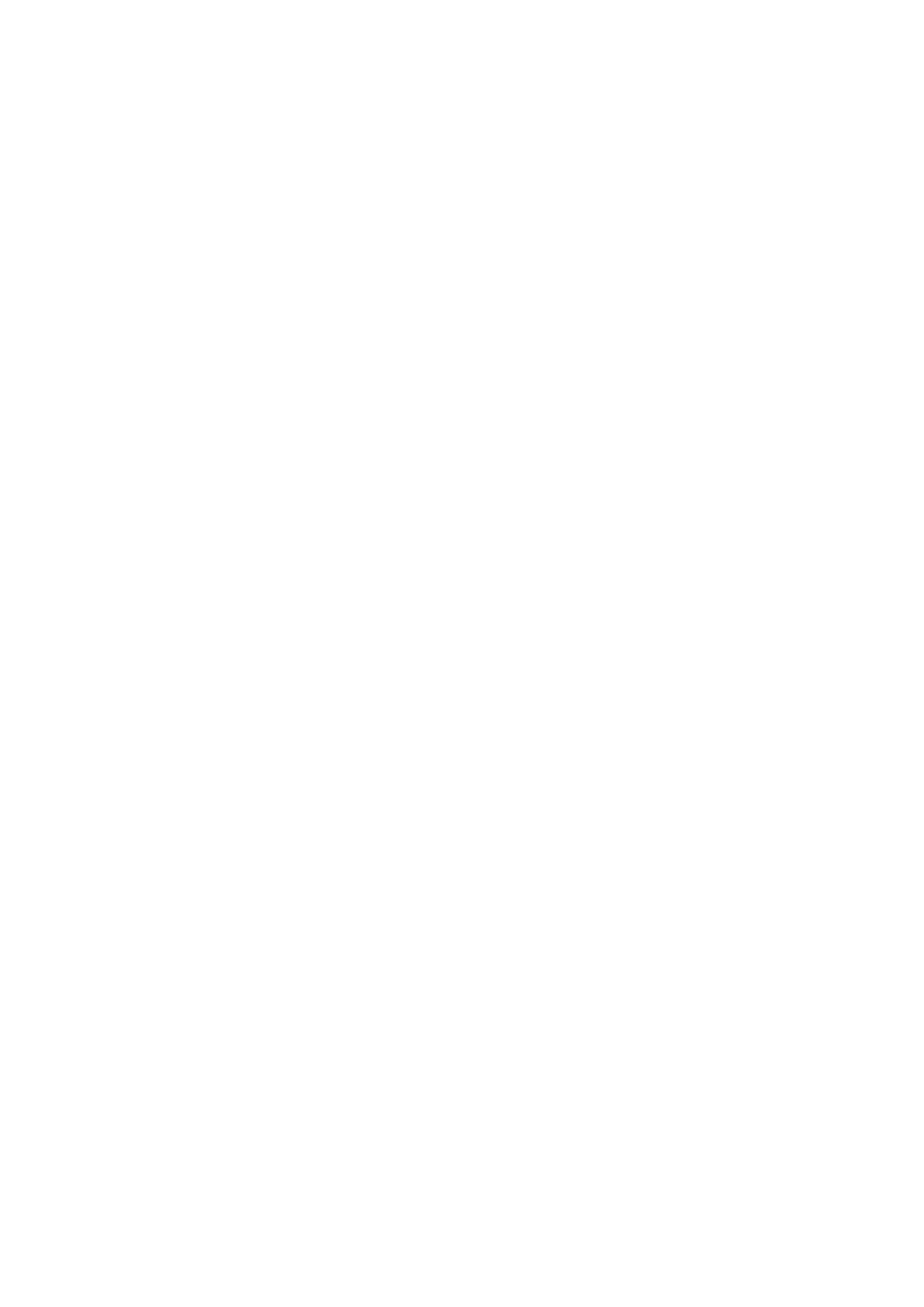Good evening everyone.

It is a pleasure for me to take part in this celebration of the 60th anniversary of the National Association of Specialised Lending Institutions. As your president, Fernando Casero, has just mentioned, throughout its history your Association has played a very important role in promoting and enhancing consumer lending, which is a key factor in driving economic growth.

Indeed, consumer lending has a series of characteristics that make it especially relevant both for the financial system and economic activity.

On the one hand, it is highly cyclical and is, therefore, a leading indicator of confidence among both consumers and financial institutions. On the other, it generally leads the way in terms of adaptation to innovation. As is well known, in the past consumer lending played an important part in the expansion of credit cards, and more recently it has been at the forefront of the incorporation of new technologies.

In the expansionary phase that began after 2000, consumer lending grew rapidly in Spain, reaching a balance outstanding of €106 billion in mid-2008. The financial crisis reduced these figures, down to almost half that amount by early 2015. Since then, in keeping with the economic recovery, consumer lending has been very dynamic.

Spain stands out as the euro area country where consumer lending has grown most in recent years, with year-on-year growth rates since April 2016 of between 10% and 16%, well above the euro area average of 5%. This growth is making an important contribution to economic recovery in Spain.

In September, the balance outstanding of consumer lending was €76 billion, 6.7% of GDP.

In addition, this growth in consumer lending is being achieved in a more competitive environment, with lower interest rates, accommodative conditions and narrowing margins on average loans. Moreover, default rates are below the average for lending as a whole in Spain.

Another feature of this expansion is its adaptation to the new environment resulting from the entry into the financial system of firms that make intensive use of new technologies, with a particular impact on the financial sector. Your Association has attached particular importance to analysis of the challenges that these firms pose, through seminars, the work of various committees and the preparation, last year, of a comprehensive report on consumer lending and the digital society, initiatives that the Banco de España naturally applauds.

Financial institutions must take up the challenge of responding to the new digital reality, with e-commerce (which is growing at rates of over 20% and amounted, in 2016, to €24 billion) now being used by more than one-third of consumers for their purchases.

Clearly, these new firms with their strong technological capabilities pose a challenge and also an opportunity for established firms. The new technologies are making lending more efficient, for example by enhancing the way in which information on consumer behaviour